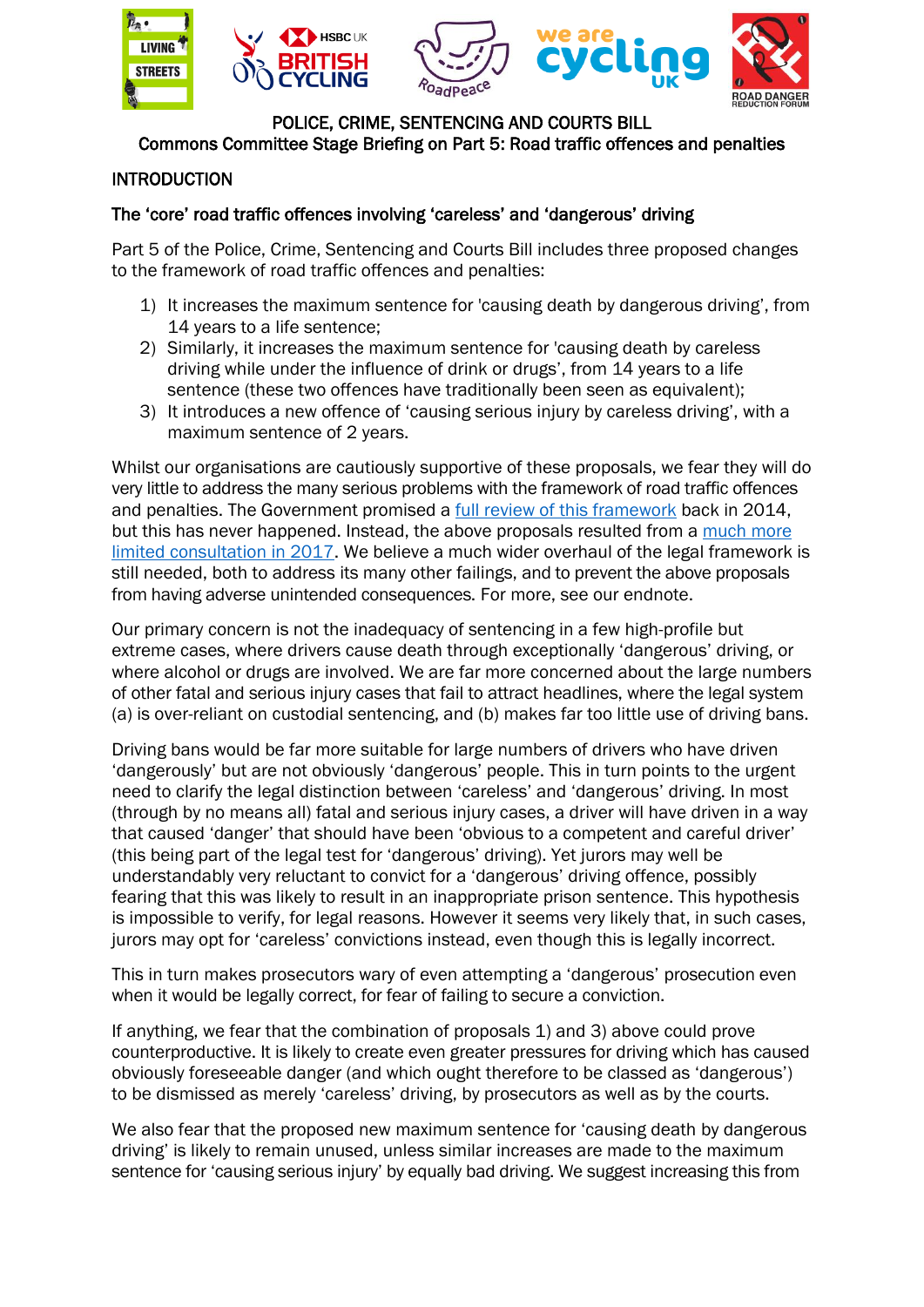5 years to 14 years. Otherwise, the courts will be even more wary of using their new powers to impose life sentences in fatal cases, as they will be mindful of how much more limited their powers would be if the victim had 'merely' been maimed by equally bad driving.

## Other flaws in the legal system

Other flaws in the legal framework of road traffic offences and penalties include:

- Persistently allowing drivers to avoid driving bans by pleading that this would cause 'exceptional hardship'. The frequency with which such pleas are granted amounts to a travesty of the term 'exceptional'. As noted above, the legal framework needs to be much tougher in imposing driving bans on those whose driving poses a threat to others.
- Seriously inadequate sentencing powers for 'failure to stop or report' (or 'hit and run') offences where the driver left the scene in circumstances where he or she knew, or reasonably ought to have known, that a victim had potentially suffered serious or fatal injuries. A [parliamentary petition](https://petition.parliament.uk/petitions/323926) calling for tougher laws to cover this situation has attracted over 104,000 signatures.
- The lack of an offence for causing serious injury (rather than death) by driving (whether 'careless' or 'dangerous') while under the influence of drink or drugs.
- Seriously inadequate sentencing powers for opening vehicle doors in a way that causes death or serious injury.

## Overview of our proposals

Our amendments therefore have the following aims:

- To clarify the distinction between 'careless' and 'dangerous' driving. We propose that driving should be 'careless or inconsiderate' if it involves a breach of the Highway Code that causes inconvenience, intimidation or danger to another road user. It should be 'dangerous' where such a breach would lead to a driver being failed automatically if they drove in that way during a driving test.
- To ensure that the maximum custodial sentences for 'causing serious injury' do not fall vastly behind those for 'causing death' by equally bad driving, while strengthening the role of driving bans for offenders whose driving has clearly caused 'danger' but who are not obviously 'dangerous' people who need to be imprisoned to ensure public protection.
- To strengthen the penalties for those who drive having previously been banned.
- To bring the offences and penalties for causing death and causing serious injury while under the influence of drink or drugs into closer alignment with those for causing death and causing serious injury by driving while disqualified. We propose deleting the requirement for driving which causes death while under the influence to be 'careless', and to retain the existing 14 year maximum sentence. The proposed new life sentence for causing death by dangerous driving would still be available if the driving was demonstrably 'dangerous' (which will normally be the case), however this offence would be available in cases where evidence was lacking about the standard of the driving which preceded the collision. We also propose a new offence for causing serious injury while under the influence, with a maximum sentence of 5 years.
- To introduce a new offence of 'failure to stop or report accidents' in cases where "the person knew, or reasonably ought to have known, that the accident had caused personal injury that was likely to be serious or fatal", with a maximum sentence of 14 years.
- To increase the maximum sentence for opening the doors of vehicles in a manner that results in death or serious injury, to 5 years.
- To strengthen the definition of 'exceptional hardship', ensuring that exemptions from the normal rules on driving bans are only made in truly 'exceptional' cases.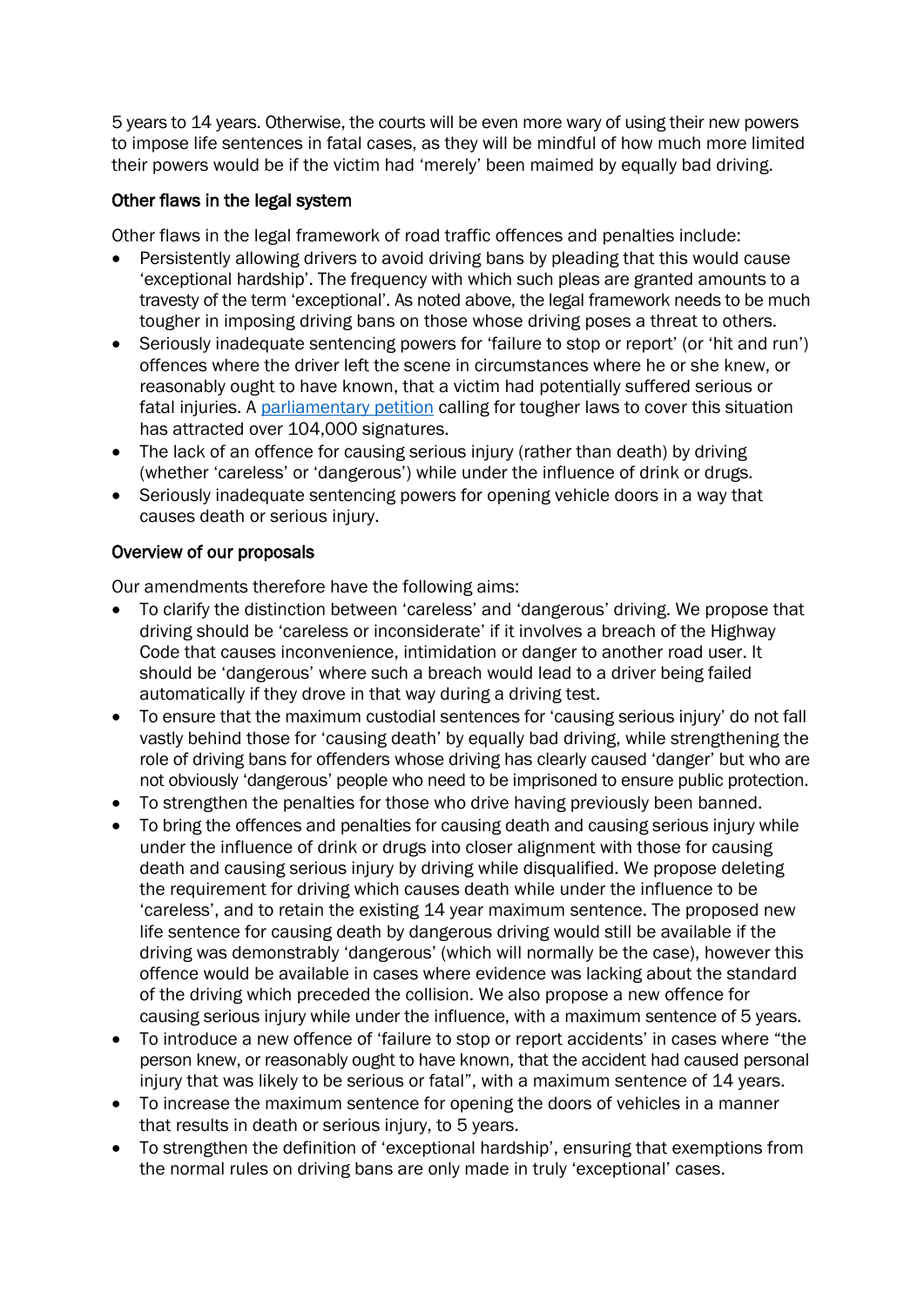|                                                                                | Maximum custodial sentences |                          |                  | Minimum driving disqualification |                 |                  |
|--------------------------------------------------------------------------------|-----------------------------|--------------------------|------------------|----------------------------------|-----------------|------------------|
|                                                                                | Current<br>Proposed         |                          | Our              | Current                          | Proposed        | Our              |
|                                                                                |                             | in Bill                  | proposal         |                                  | in Bill         | proposal         |
| Causing death by dangerous driving (RTA s1)                                    | 14 <sub>yr</sub>            | Lifetime                 | (Lifetime)       | 2 <sub>yr</sub>                  |                 | 5 yr             |
| Causing serious injury by dangerous driving (RTA s1A)                          | 5 yr                        |                          | 14 <sub>yr</sub> | 2 <sub>yr</sub>                  |                 | 5 yr             |
| Dangerous driving (RTA s2)                                                     | 2 <sub>yr</sub>             |                          | 5 <sub>yr</sub>  | 1 <sub>yr</sub>                  |                 | 2 yr             |
| Causing death by careless / inconsiderate driving (RTA s2B)                    | 5 yr                        |                          | 2 <sub>yr</sub>  | 1 <sub>yr</sub>                  |                 | 5 yr             |
| Causing serious injury by careless / inconsiderate driving<br>(PCSB Clause 64) | n/a                         | 2 <sub>yr</sub>          | 6 mo             | n/a                              | 1 <sub>yr</sub> | $(1 \text{ yr})$ |
| Careless / inconsiderate driving (RTA s3)                                      | (Unlimited<br>fine)         |                          |                  | Discretionary                    |                 |                  |
| Causing death by careless driving whilst under the                             | 14 <sub>yr</sub>            | Lifetime                 | See next         | 2 <sub>yr</sub>                  |                 | See next         |
| influence (RTA s3A)                                                            |                             |                          | 2 lines          |                                  |                 | 2 lines          |
| Causing death by driving whilst under the influence                            | n/a                         | n/a                      | 14 <sub>yr</sub> | n/a                              | n/a             | 5 yr             |
| Causing serious injury by driving whilst under the influence                   | n/a                         | n/a                      | 5 <sub>yr</sub>  | n/a                              | n/a             | 5 yr             |
| Drink/drug driving (RTA s4 or s5)                                              | 6 mo                        |                          |                  | 1 <sub>yr</sub>                  |                 |                  |
| Causing death by driving while disqualified (RTA s3ZC)                         | 10 <sub>yr</sub>            | $\overline{\phantom{a}}$ | $\sim$           | 2 <sub>yr</sub>                  |                 | 5 yr             |
| Causing serious injury by driving while disqualified (RTA s3ZD)                | 4 yr                        |                          |                  | 2 <sub>yr</sub>                  |                 | 5 yr             |
| Driving while disqualified (RTA s103(1)(b))                                    | 6 mo                        |                          | 3 yr             | Discretionary                    |                 | 3 yr             |
| Failure to stop or report following fatal or serious collision                 | n/a                         | n/a                      | 14 <sub>yr</sub> | n/a                              | n/a             | 5 yr             |
| Failure to stop or report (RTA s170)                                           | 6 mo                        |                          |                  | Discretionary                    |                 |                  |
|                                                                                |                             |                          |                  |                                  |                 |                  |

# Proposed changes re maximum custodial and minimum disqualification with driving offences

\*Where mandatory driving ban not given, minimum penalty points to be increased from 3 to 6

The Government's proposals in the Bill shown in bold. Our proposals shown in red.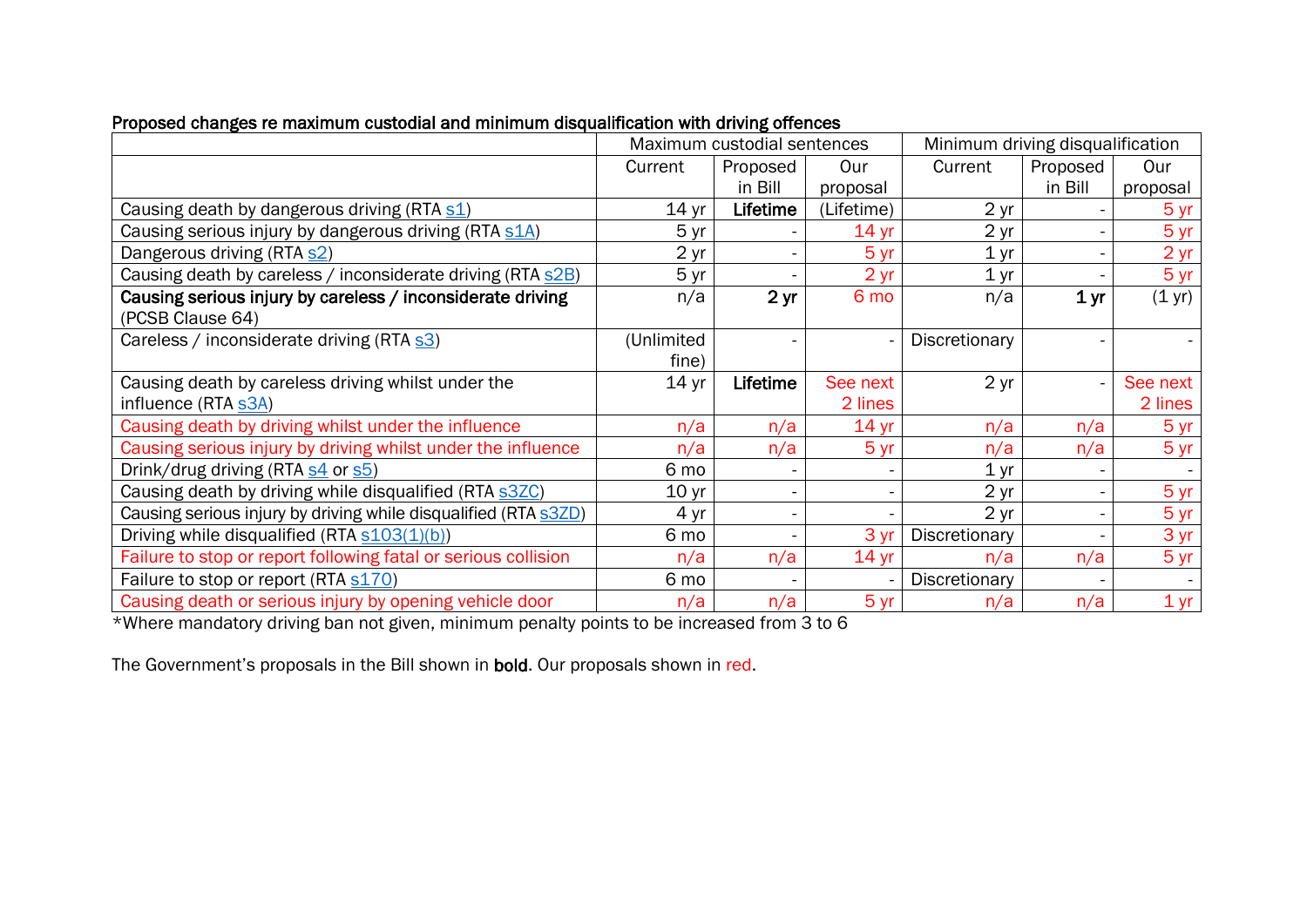## OUR AMENDMENTS IN DETAIL

In this section:

- "RTA" means the Road Traffic Act 1988. This includes definitions of the 'core' road traffic offences, including 'dangerous driving', 'careless or inconsiderate driving', the corresponding offences involving 'causing death' or 'causing serious injury', and offences involving driving (or causing death or serious injury by driving while unlicenced or uninsured, while disqualified, or while under the influence of drink or drugs
- "RTOA" means the Road Traffic Offenders Act 1988. This includes rules setting the maximum penalties and, where relevant, disqualification and endorsement requirements for road traffic offences, including those under RTA.

### Definitions of dangerous and careless or inconsiderate driving

This amendment creates new definitions for the offences of 'dangerous' and 'careless, or inconsiderate' driving (RT[A s2](https://www.legislation.gov.uk/ukpga/1988/52/section/2) and [s3,](https://www.legislation.gov.uk/ukpga/1988/52/section/3) as currently defined in RT[A s2A](https://www.legislation.gov.uk/ukpga/1988/52/section/2A) and [s3ZA](https://www.legislation.gov.uk/ukpga/1988/52/section/3ZA) respectively).

Under this amendment, driving would be 'careless, or inconsiderate' if it involves a breach of the Highway Code that results in inconvenience, intimidation or danger to one or more other road users. Such a breach would however amount to 'dangerous' driving if it is sufficiently serious that it would lead to automatic failure if it were committed during a driving test.

These amended definitions would also apply for offences involving 'causing death' and 'causing serious injury' by 'dangerous' or by 'careless, or inconsiderate' driving respectively (RTA sections [1,](https://www.legislation.gov.uk/ukpga/1988/52/section/1) [1A](https://www.legislation.gov.uk/ukpga/1988/52/section/1A) and [2B\)](https://www.legislation.gov.uk/ukpga/1988/52/section/2B).

The amended definition of 'careless driving' would also apply to the Bill's proposed new offence of 'causing serious injury by careless driving' (clause 64 of the Bill) and, unless our next amendment is also passed, to the existing offence of 'causing death by careless driving when under influence of drink or drugs' (RTA [s3A\)](https://www.legislation.gov.uk/ukpga/1988/52/section/3A).

\* \* \*

New Clause – to be inserted in Part 5 of the Bill, before clause 64.

## Definitions of dangerous and careless or inconsiderate driving

- (1) The Road Traffic Act 1988 is amended as follows.
- (2) In [section 2A](https://www.legislation.gov.uk/ukpga/1988/52/section/2A) (meaning of dangerous driving)
	- (a) for subsections (1)(a) and (b), substitute "he commits a breach of one or more rules of the Highway Code in a way that causes inconvenience, intimidation or danger to one or more other road users that is sufficiently serious that it would result in a person being disqualified automatically if the person drove in that way during a driving test".
	- (b) omit subsection (3).
- (3) In [section 3ZA](https://www.legislation.gov.uk/ukpga/1988/52/section/3ZA) (meaning of careless, or inconsiderate, driving) -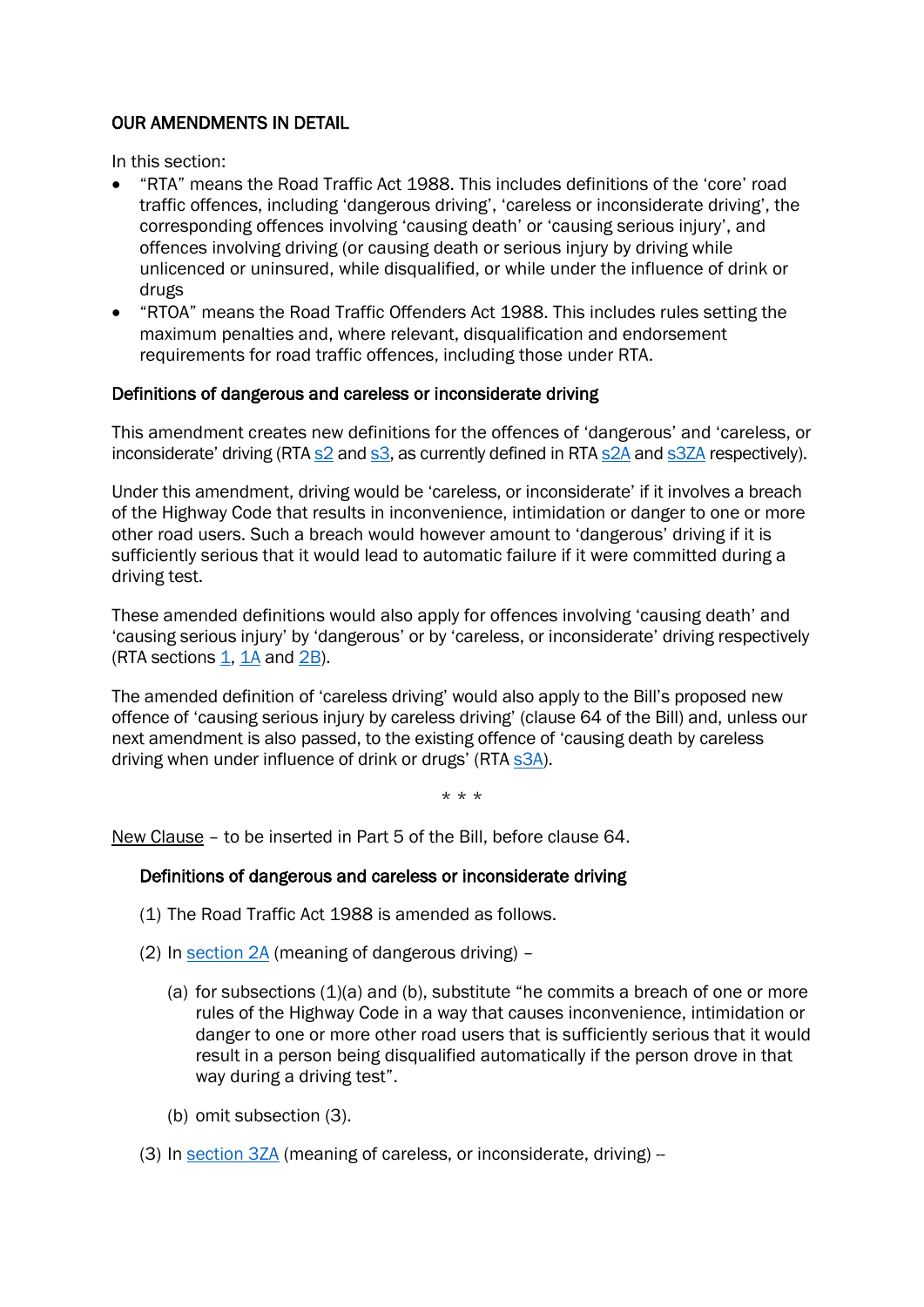- (a) in subsection (2), for "the way he drives falls below what would be expected of a competent and careful driver", substitute "he commits a breach of one or more rules of the Highway Code that causes inconvenience or intimidation to one or more other road users but which is not so serious as to amount to dangerous driving as defined in subsection 2A(1)".
- (b) omit subsection (3).

### Causing death or serious injury by driving when under influence of drink or drugs

This amendment:

- deletes the word 'careless' from the existing offence of 'causing death by careless driving while under influence of drink or drugs' ([RTA s3A\)](https://www.legislation.gov.uk/ukpga/1988/52/section/3A);
- creates a new offence of 'causing serious injury by driving when under influence of drink or drugs';
- Sets the maximum penalty for the 'causing death' offence at 14 years, and for the causing serious injury' offence at 5 years.

The definitions of the resulting offences are thus in line with the offences of causing death and causing serious injury by driving while disqualified (RTA sections [3ZC](https://www.legislation.gov.uk/ukpga/1988/52/section/3ZC) and [3ZD](https://www.legislation.gov.uk/ukpga/1988/52/section/3ZD) respectively - these have maximum sentences of 10 years and 4 years respectively).

\* \* \*

### Proposed amendment to clause 64.

- (1) Insert the following subclauses at the beginning of clause 64 (before subclause (1)), with the subsequent subclauses being renumbered accordingly:
	- "(1) In the Road Traffic Act 1988, section 3A is amended as follows:
		- (i) In the heading, after "causing death", for the words "by careless", substitute "or serious injury by"
		- (ii) In subclause 1, delete "without due care and attention, or without reasonable consideration for other persons using the road or place,"
		- $(iii)$  After subclause  $(1)$  insert --

"(1A) If a person causes serious injury to another person by driving a mechanically propelled vehicle on a road or other public place, and the conditions in subclauses  $(1)(a)$  to  $(1)(d)$  are also met, he is guilty of an offence."

- (2) In subclause (1), delete "Part 1 of Schedule 2 to"
- (3) For subclauses (2) and (3), substitute
	- "(2) In Part 1 of Schedule 2:
		- $(i)$  In the entry relating to section 1 of the Road Traffic Act 1988 (causing death by dangerous driving), in column (4) (punishment), for "14 years", substitute "Imprisonment for life".
		- (ii) For the entry relating to section 3A of the Road Traffic Act 1988, substitute: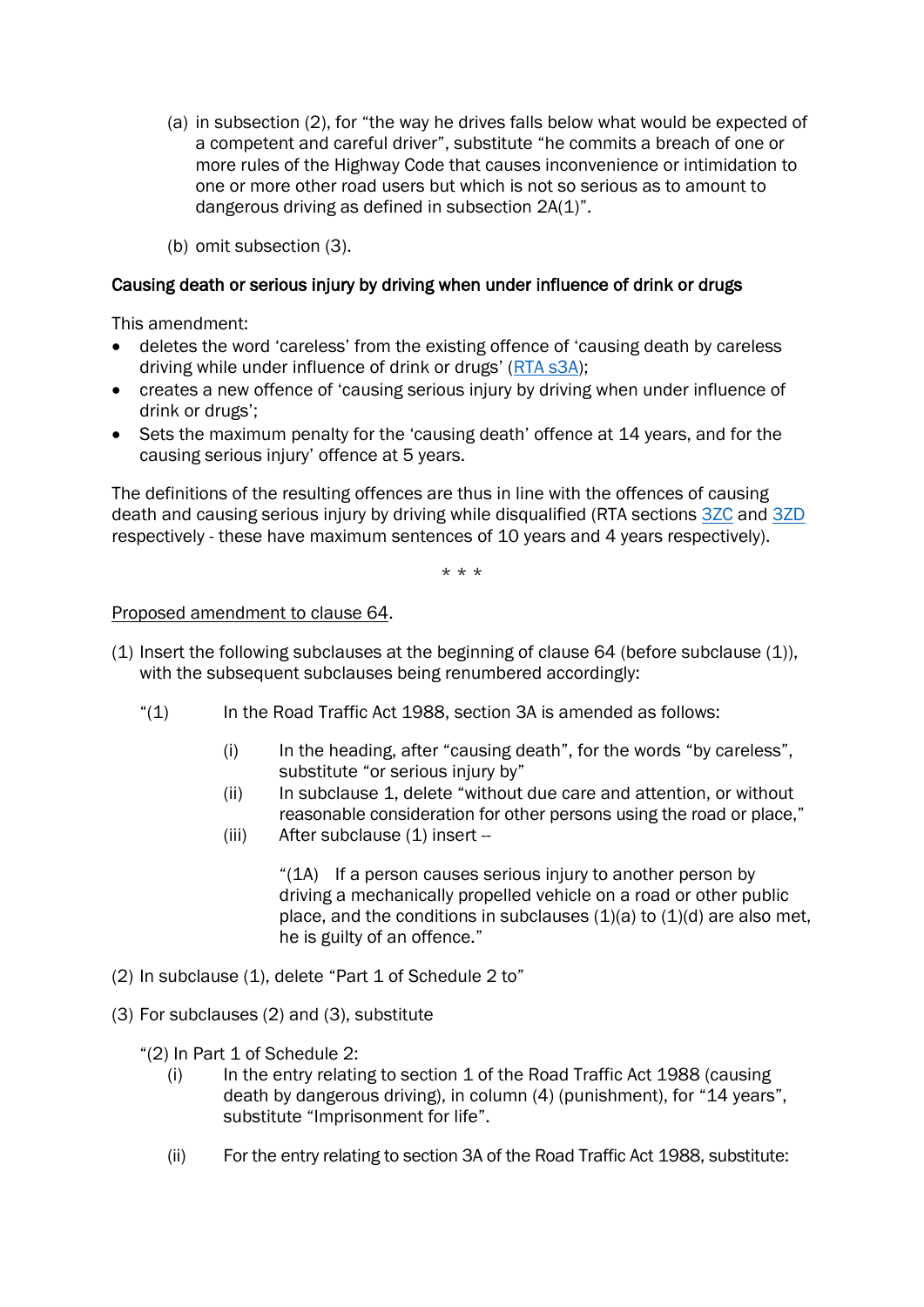| <b>RTA</b><br>section<br>3A(1)  | Causing death<br>by driving<br>while under<br>the influence<br>of drink or<br>drugs             | <b>On</b><br>indictment | 14 years or a<br>fine or both                                                                                                                                                                                       | Obligatory | Obligatory | $6 - 11$ |
|---------------------------------|-------------------------------------------------------------------------------------------------|-------------------------|---------------------------------------------------------------------------------------------------------------------------------------------------------------------------------------------------------------------|------------|------------|----------|
| <b>RTA</b><br>section<br>3A(1A) | Causing<br>serious injury<br>by driving<br>while under<br>the influence<br>of drink or<br>drugs | (a)<br><b>Summarily</b> | $(a)$ on<br>conviction in<br>England and<br>Wales: 12<br>months, or a<br>fine or both.<br>On conviction<br>in Scotland:<br>12 moths or<br>the statutory<br>maximum or<br>both.<br>(b) 5 years or a<br>fine or both. | Obligatory | Obligatory | $6 - 11$ |

" $(3)$  For subsection  $34(4)(a)(iii)$ , substitute

(iii) "An offence under subsections 3A(1) (causing death by driving while under the influence of drink or drugs) or 3A(1A) (causing serious injury by driving while under the influence of drink or drugs) of that Act.""

## Sentencing for offences involving dangerous, careless or inconsiderate driving

This amendment:

- Increases the maximum penalty for the existing offences of 'causing serious injury by dangerous driving' (from 5 years to 14 years) and 'dangerous driving' (from 2 years to 5 years on indictment).
- Reduces the maximum penalty for the existing offence of causing death by careless driving (from 5 years to 2 years) and for the proposed new offence of causing serious injury by careless driving (from 2 years to 6 months). If driving is merely 'careless' as per our definition (see 1st amendment above), it should not normally merit a custodial sentence when it happens to result in death or serious injury. Such cases should in any case be very rare and will almost inevitably have involved either significant fault on the part of someone other than the driver, or an 'act of God'. Without either of these elements, it is hard to see how driving could cause death or serious injury if it would not result in automatic failure if carried out in a driving test.
- Increases the mandatory minimum disqualification period from 3 years to 10 years for various 'impairment' offences (as listed in [RTOA ss34\(3\)\)](https://www.legislation.gov.uk/ukpga/1988/53/section/34) which involve driving or attempting to drive while under the influence, or failure to provide or authorise specimens, where the offender had previously committed any of these 'impairment' offences during the preceding 10 years.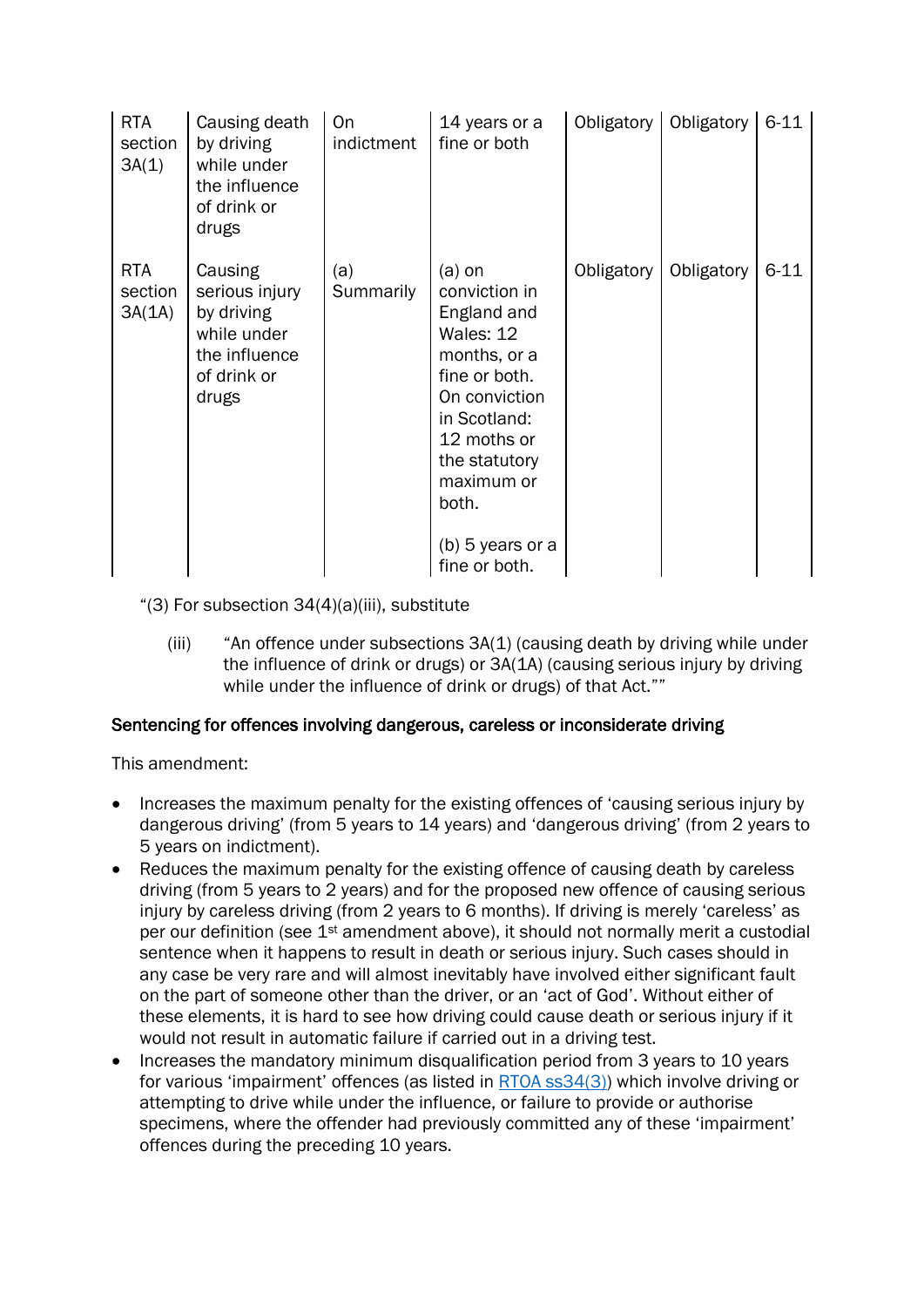- Increases the mandatory minimum disqualification period from 2 years to 5 years for the serious driving offences listed in RTOA ss34(4)(a), i.e. manslaughter or culpable homicide in Scotland; causing death or causing serious injury by dangerous driving; or causing death or causing serious injury by driving while disqualified; or causing death by careless driving while under the influence *[n.b. if our previous amendment is passed, this will instead apply to our proposed offences of causing death or causing serious injury by driving while under the influence].*
- Increasing the minimum number of penalty points, from 3 points to 6 points, for causing serious injury by dangerous driving, dangerous driving and causing death by careless driving while under the influence *[n.b. as above, if our previous amendment is passed, this will instead apply to our proposed offences of causing death or causing serious injury by driving while under the influence].*

\* \* \*

New Clause – to be inserted in Part 5 of the Bill, after section 65.

- (1) The [Road Traffic Offenders Act 1988](https://www.legislation.gov.uk/ukpga/1988/53/schedule/2) is amended as follows.
- (2) In section  $34$  (disqualification for certain offences) -
	- (a) At the end of subsection (3), for "three years" substitute "ten years"
	- (b) In subsection  $(4)$  -
		- (i) after the words "a reference to", omit the words "two years"
		- (ii) at the start of paragraph (a), insert "five years" before "in relation to"
		- (iii) at the start of paragraph (b), insert "two years" before "in relation to"
		- (iv) after paragraph (b) insert –

"(c) two years in relation to a person convicted of an offence under section 2 of the Road Traffic Act 1988 (dangerous driving)."

(3) In [part 1 of Schedule 2](https://www.legislation.gov.uk/ukpga/1988/53/schedule/2) (prosecution and punishment of offences: offences under the Traffic Acts), for the entries relating to offences under RTA sections 1A, 2 and 2B, substitute the following *[n.b. red text highlights changes]*:

| <b>RTA</b><br>section<br>1A | Causing<br>serious injury<br>by dangerous<br>driving          | On<br>indictment                           | 14 years                                                                                         | Obligatory                              | Obligatory | 6 1 1                          |
|-----------------------------|---------------------------------------------------------------|--------------------------------------------|--------------------------------------------------------------------------------------------------|-----------------------------------------|------------|--------------------------------|
| <b>RTA</b><br>section<br>2  | Dangerous<br>driving                                          | (a)<br>summarily<br>$(b)$ On<br>indictment | $(a)$ 12 months<br>or the statutory<br>maximum or<br>both.<br>$(b)$ 5 years or<br>a fine or both | (i)<br>Obligatory<br>(ii)<br>Obligatory | Obligatory | $(i)$ 3-<br>11<br>(ii) 6<br>11 |
| <b>RTA</b><br>section<br>2B | Causing death<br>by careless, or<br>inconsiderate,<br>driving | (a)<br>summarily                           | $(a)$ 12 months<br>(in England and<br>Wales) or 6<br>months (in<br>Scotland) or the              | Obligatory                              | Obligatory | $(i)$ 3-<br>11                 |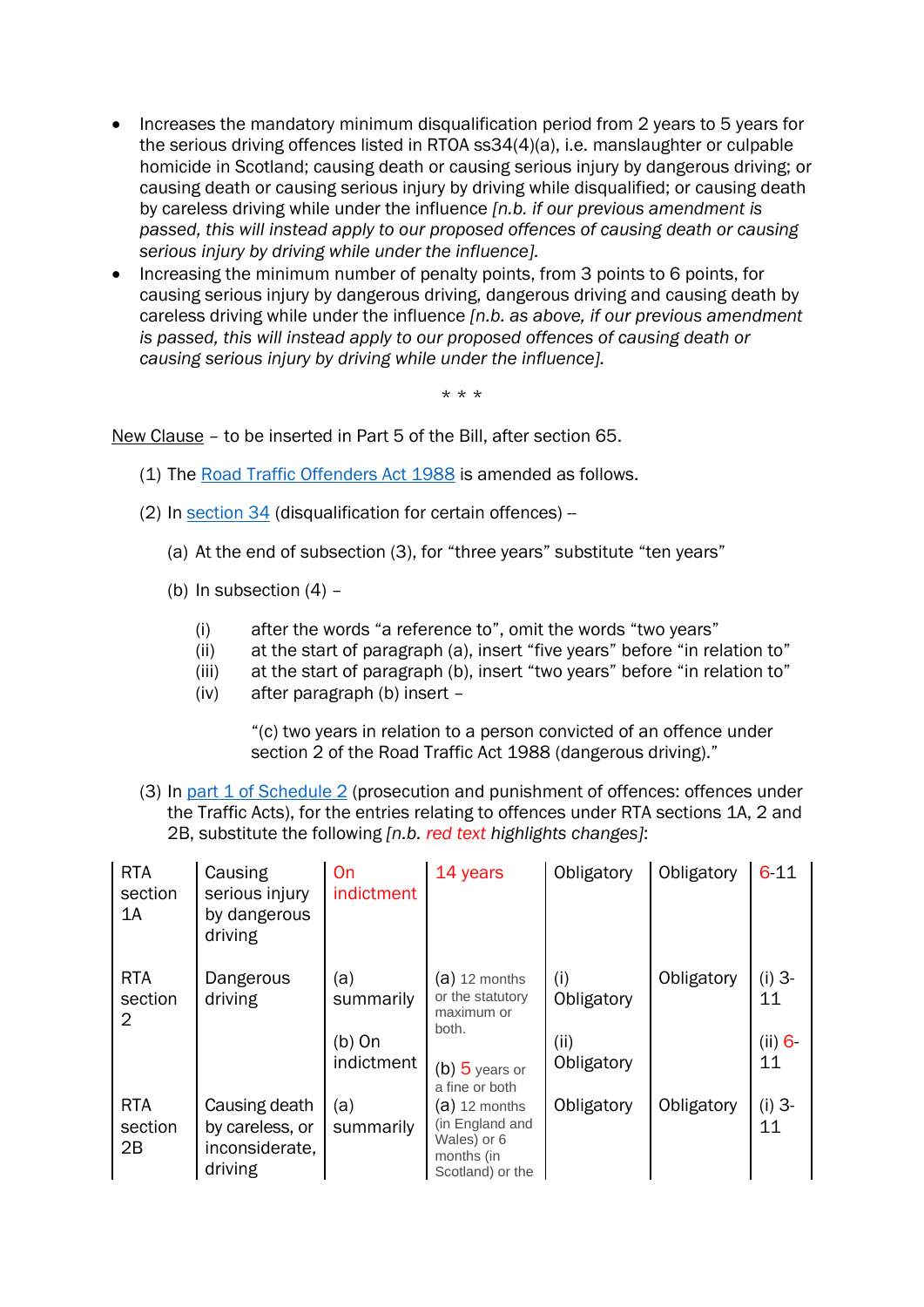| $(b)$ On<br>indictment | statutory<br>maximum or<br>both.   |  | (ii) 6<br>11 |
|------------------------|------------------------------------|--|--------------|
|                        | $(b)$ 2 years or<br>a fine or both |  |              |

## Penalties for driving while disqualified

This amendment:

- Increases the maximum sentence for driving while disqualified from 6 months to 3 years; and
- Introduces a 3 year minimum driving ban for this offence, or 10 years where the offender had previously committed this offence or any offence listed in RTOA [s34](https://www.legislation.gov.uk/ukpga/1988/53/section/34) subsection 3 (various impairment offences) or subsection (4)(a) (i.e. manslaughter or culpable homicide in Scotland; causing death or causing serious injury by dangerous driving; or causing death or causing serious injury by driving while disqualified; or causing death by careless driving while under the influence *[n.b. if our earlier amendment on causing death or serious injury by driving while under the influence of drink or drugs is passed, this amendment will instead apply to these new offences].*

\* \* \*

New Clause – to be inserted in Part 5 of the Bill, after section 65.

- (1) The [Road Traffic Offenders Act 1988](https://www.legislation.gov.uk/ukpga/1988/53/schedule/2) is amended as follows.
- (2) In section  $34$  (disqualification for certain offences) -
	- (a) After subclause  $(3)(d)$ , insert --

"(e) section  $103(1)$ (b)"

(b) After subclause (3), insert --

"(3A) Where a person is convicted under section 103(1), subsection (3) shall also apply if he has within 10 years immediately preceding the commission of the offence been convicted of any of the offences mentioned in subsection (4) below."

(3) In [part 1 of Schedule 2](https://www.legislation.gov.uk/ukpga/1988/53/schedule/2) (prosecution and punishment of offences: offences under the Traffic Acts), for the entry relating to offences under RTA section 103(1)(b), substitute the following *[n.b. red text highlights changes]*:

| l RTA     | Driving      | On         | 3 years | Obligatory | Obligatory | 611 |
|-----------|--------------|------------|---------|------------|------------|-----|
| section   | while        | indictment |         |            |            |     |
| 103(1)(b) | disqualified |            |         |            |            |     |
|           |              |            |         |            |            |     |

### Failure to stop or report accidents involving actual or potential serious or fatal injury

This amendment creates a new offence of failure to stop or report accidents where the driver knew that the accident had caused serious or fatal injury, or where he ought reasonably to have realised that it might have done so. It has a maximum sentence of 14 years custody.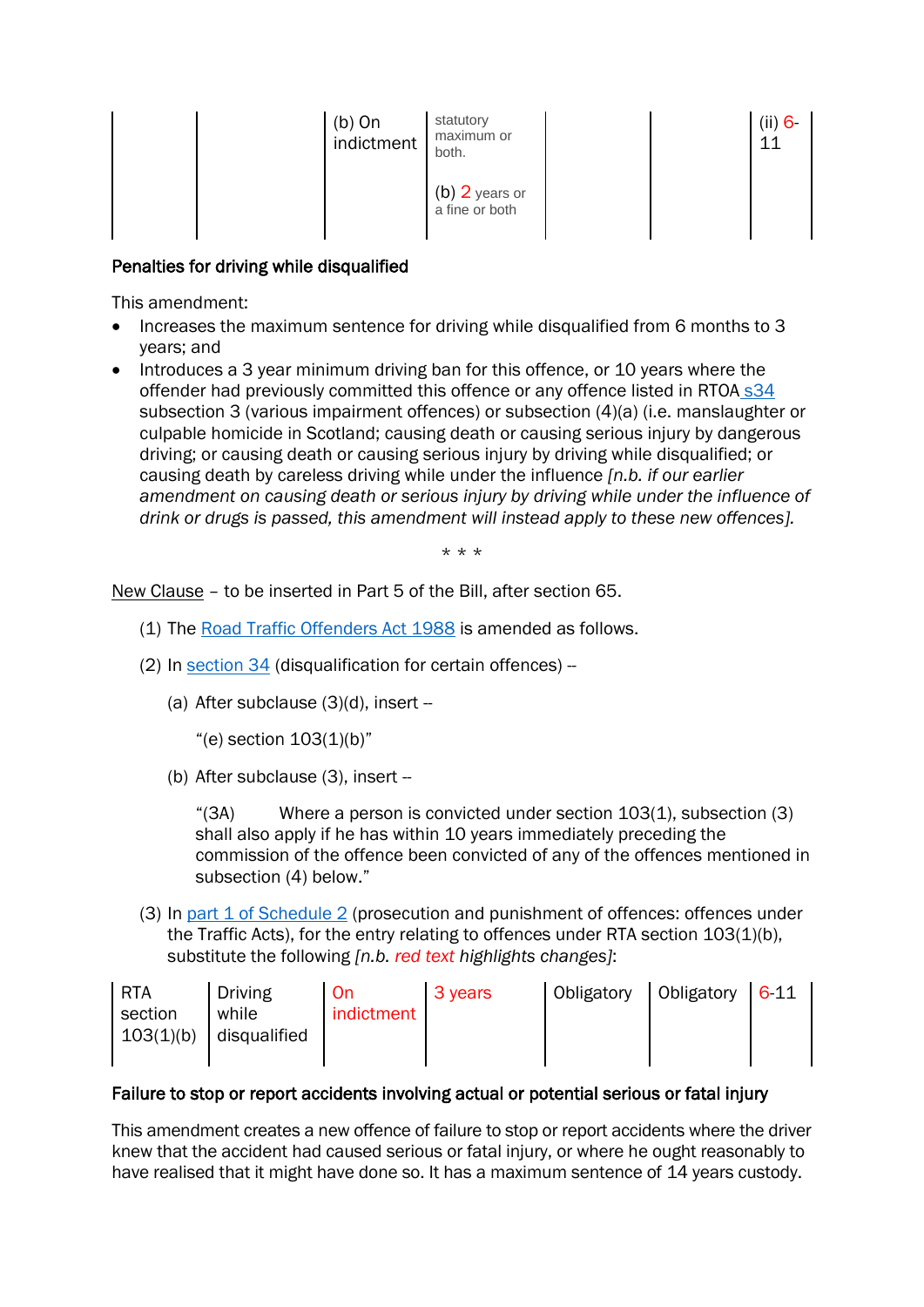\* \* \*

New clause, to be inserted after Clause 65

- (1) After subsection 170(4) of the Road Traffic Act 1988, insert --
	- "(4A) A person who fails to comply with subsections 170(2) or 170(3) when he knew that the accident had caused serious or fatal personal injury, or where he ought reasonably to have realised that it might have done so, is guilty of an offence.
- (2) [Part 1 of Schedule 2 of the Road Traffic Offenders Act 1988](https://www.legislation.gov.uk/ukpga/1988/53/schedule/2) (prosecution and punishment of offences: offences under the Traffic Acts) is amended as follows –
	- (a) in the entry relating to an offence under RTA subsection 170(4), for "failing" substitute "failure"
	- (b) following the entry relating to an offence under RTA subsection  $170(4)$ , insert the following --

| Failure to stop<br><b>RTA</b><br>and give<br>section<br>170(4A)<br>accident<br>or potential<br>serious or fatal<br>accident. | On<br>indictment<br>particulars after<br>involving actual<br>injury or to report | 14<br>vears | Obligatory | Obligatory | $6 - 11$ |
|------------------------------------------------------------------------------------------------------------------------------|----------------------------------------------------------------------------------|-------------|------------|------------|----------|
|------------------------------------------------------------------------------------------------------------------------------|----------------------------------------------------------------------------------|-------------|------------|------------|----------|

- (3) After subsection 34(3)(d) [of the Road Traffic Offenders Act 1988,](https://www.legislation.gov.uk/ukpga/1988/53/section/34) insert --
	- "(e) section 4A (failure to stop and give particulars after accident involving actual or potential serious or fatal injury or to report accident)"

### Opening of vehicle doors

This amendment creates a new offence of opening the door of a vehicle in a manner that results in death or serious injury. It carries a maximum sentence of 6 months in the magistrates' court or 5 years in the crown court.

\* \* \*

New Clause, to be inserted after Clause 65.

#### Opening of vehicle doors

(1) In the Road Traffic Act 1988, after [section 41D](https://www.legislation.gov.uk/ukpga/1988/52/part/II/crossheading/general-regulation-of-construction-use-etc) insert --

#### "41E Breach of requirement as to opening of doors

A person who contravenes [regulation 105 of the Road Vehicles \(Construction and](https://www.legislation.gov.uk/uksi/1986/1078/regulation/105/made)  [Use\) Regulations 1986](https://www.legislation.gov.uk/uksi/1986/1078/regulation/105/made) (opening of doors) in a manner that results in death or serious injury is guilty of an offence."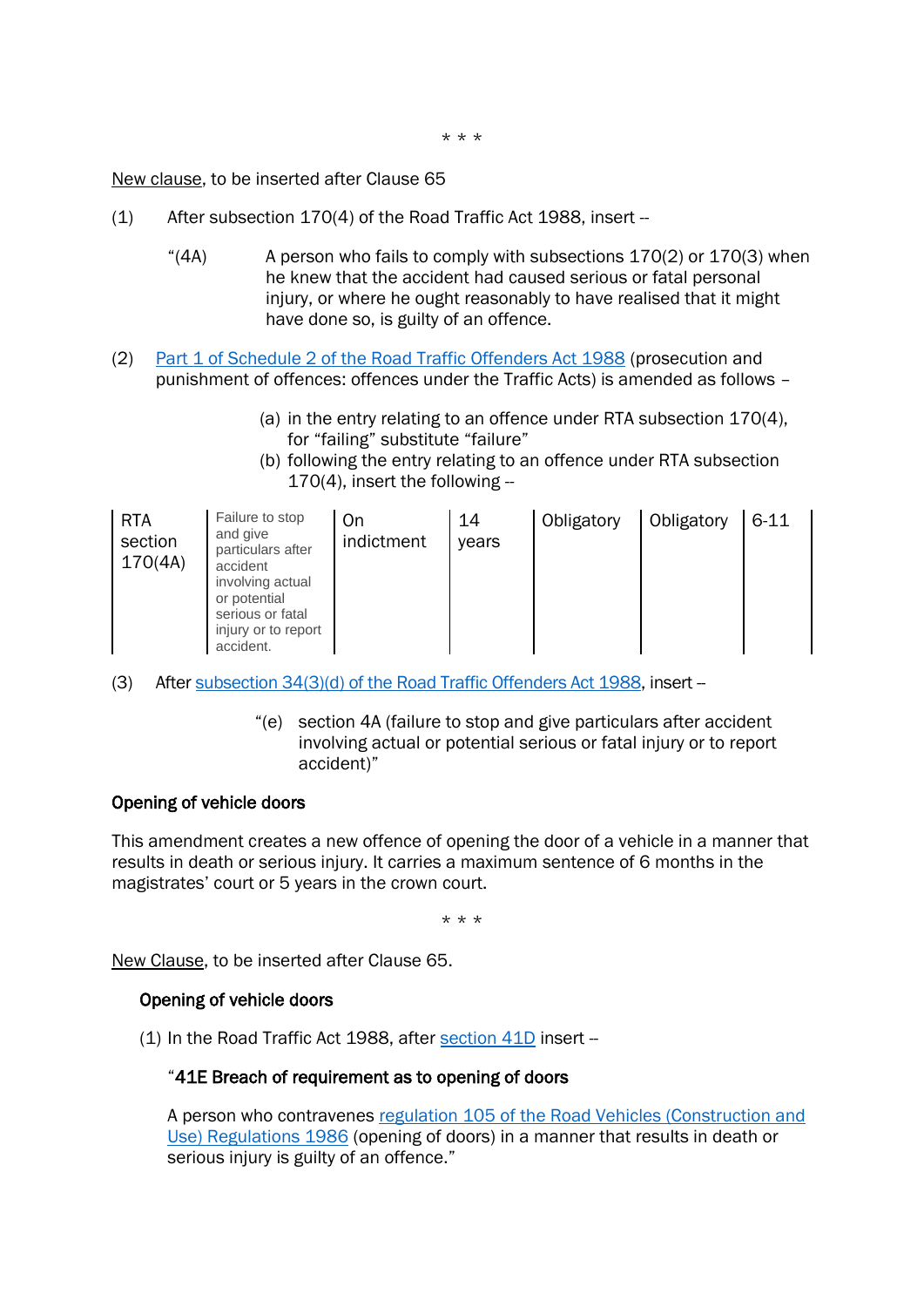(2) In [Part 1 of Schedule 2 of the Road Traffic Offenders Act 1988](https://www.legislation.gov.uk/ukpga/1988/53/schedule/2) (prosecution and punishment of offences: offences under the Traffic Acts), after the entry for an offence under the Road Traffic Act 1988 section 41D, insert --

| <b>RTA</b><br>section<br>41E | Breach of<br>requirement as to<br>opening of doors in<br>a manner that | (a)<br>Summarily       | (a) 6<br>months or a<br>fine or both | Obligatory   Obligatory   3-11 |  |
|------------------------------|------------------------------------------------------------------------|------------------------|--------------------------------------|--------------------------------|--|
|                              | results in death or<br>serious injury                                  | $(b)$ On<br>indictment | $(b)$ 5 years                        |                                |  |

## Definition of 'exceptional hardship'

When an offender faces a driving ban – either having been convicted for an offence for which the sentence includes a mandatory driving ban, or having accumulated 12 penalty points on their licence – the court can exempt them from the ban, or shorten it, if it accepts a plea from the offender that this would cause them 'exceptional hardship'. However 'exceptional hardship' pleas are accepted so often that the word 'exceptional' has fallen into disrepute.

This amendment provides a definition of 'exceptional hardship'. It requires that a court should only regard hardship as 'exceptional' if and only if it is significantly greater than the hardship that would arise if the same disqualification were imposed on a large majority of other drivers.

It also identifies examples of circumstances that the court may take into account in deciding whether the hardship resulting from a disqualification would be genuinely exceptional, including:

- (a) any circumstances relating to the offender's economic circumstances or location of residence that would make it exceptionally hard for him to access key services such as grocery shops and postal, banking and healthcare facilities; or
- (b) any hardship that would be incurred by offender's family or others who are disabled and who depend on the offender to provide care for them.

\* \* \*

New Clause, to be inserted after Clause 65.

### Definition of "exceptional hardship"

In the Road Traffic Offenders Act 1988, after [subsection 35\(4\),](https://www.legislation.gov.uk/ukpga/1988/53/section/35) insert --

"(4A) (a) In subsection (4)(b) above, the hardship that would be caused by a defender's disqualification should be regarded as exceptional if and only if it is significantly greater than the hardship that would arise if the same disqualification were imposed on a large majority of other drivers.

(b) In assessing whether the hardship arising from the offender's disqualification would be exceptional, a court may take account of --

> (i) any circumstances relating to the offender's economic circumstances or location of residence that would make it exceptionally hard for him to access key services such as grocery shops and postal, banking and healthcare facilities